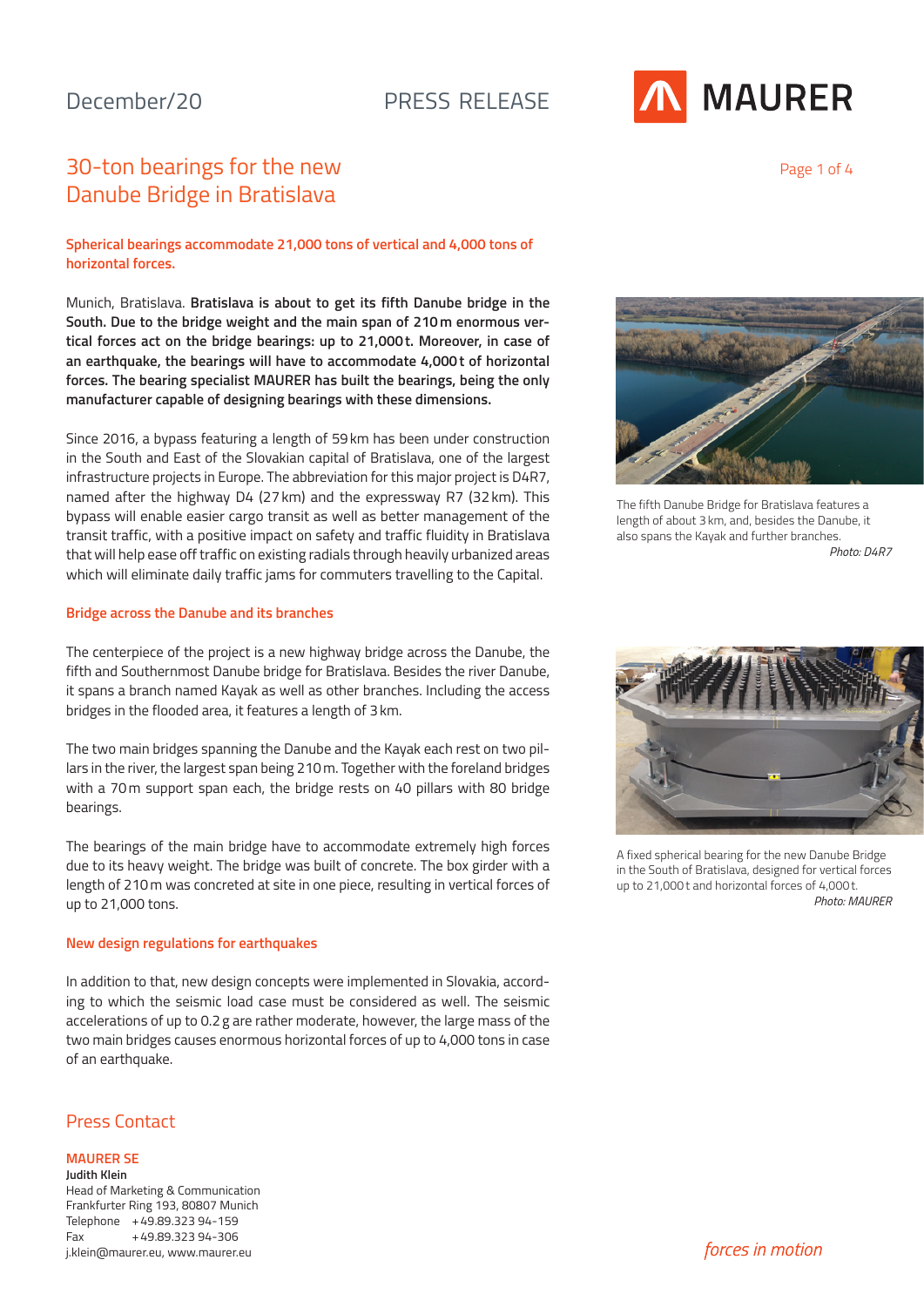## December/20 PRESS RELEASE

# **MAURER**

Page 2 of 4

"21,000t vertical and 4,000t horizontal – in this combination, the bearings rank among the largest ones MAURER has ever built," reports MAURER project manager Luca Paroli. They feature a ground plan of 2.8 x 2.8m and weigh 30t. A total of eight bearings with these dimensions have been produced for the two main bridges.

Given the high forces, the narrow geometric specifications on the bridge piers and the limitation to two bearings per pier presented a challenge. As large as the bearings may be – in view of the forces acting on them they are small. The only way to meet this challenge was the use of spherical bearings with MSM® sliding material.

Spherical bearings are bearings that can accommodate arbitrarily large rotations in all directions without perceptible resistance and transfer them restraint-free to the substructure. Pot bearings or elastomeric bearings were not an option due to lack of sufficient space, and CE marking is not possible for bearings of this size.

The MSM® sliding material also plays an important role. Compared to customary Teflon (PTFE), it can stand at least twice the pressure, which means: the bearings could be designed smaller by 30% and thus just fitted on the piers. Moreover, MSM® features a service life of 50 years according to ETA.

### **Manufactured size presented a challenge**

"We were the only supplier capable of delivering certified spherical bearings with an MSM® diameter of more than 1.5m," Paroli outlines the unique selling proposition of MAURER in this field. "To build and install bearings of this size and the complete handling as well as the transport to the jobsite presented a special challenge." Individual bearing components were manufactured using sheet thicknesses of up to 300mm, the quality of which was ultrasound-tested as usual. The bearings were assembled and accepted under supervision of MPA.

In addition, six bearings had to be designed "variable". During the construction phase, they served as a retention in transverse direction for a horizontal force of up to 180t. After the construction period, the fixings were disengaged resulting in free-sliding or guided-sliding bearings, respectively. The large bearings are anchored to the structure with up to 170 headed studs.



Jobsite state: a guided bearing with lateral temporary retention in red. The retention prevented transverse movements during the construction phase and was disengaged thereafter.

*Photo: MAURER*



Schematic cross section of a fixed spherical bearing. *Graphic: MAURER*

## Press Contact

### **MAURER SE**

**Judith Klein** Head of Marketing & Communication Frankfurter Ring 193, 80807 Munich Telephone +49.89.323 94-159 Fax +49.89.323 94-306 j.klein@maurer.eu, www.maurer.eu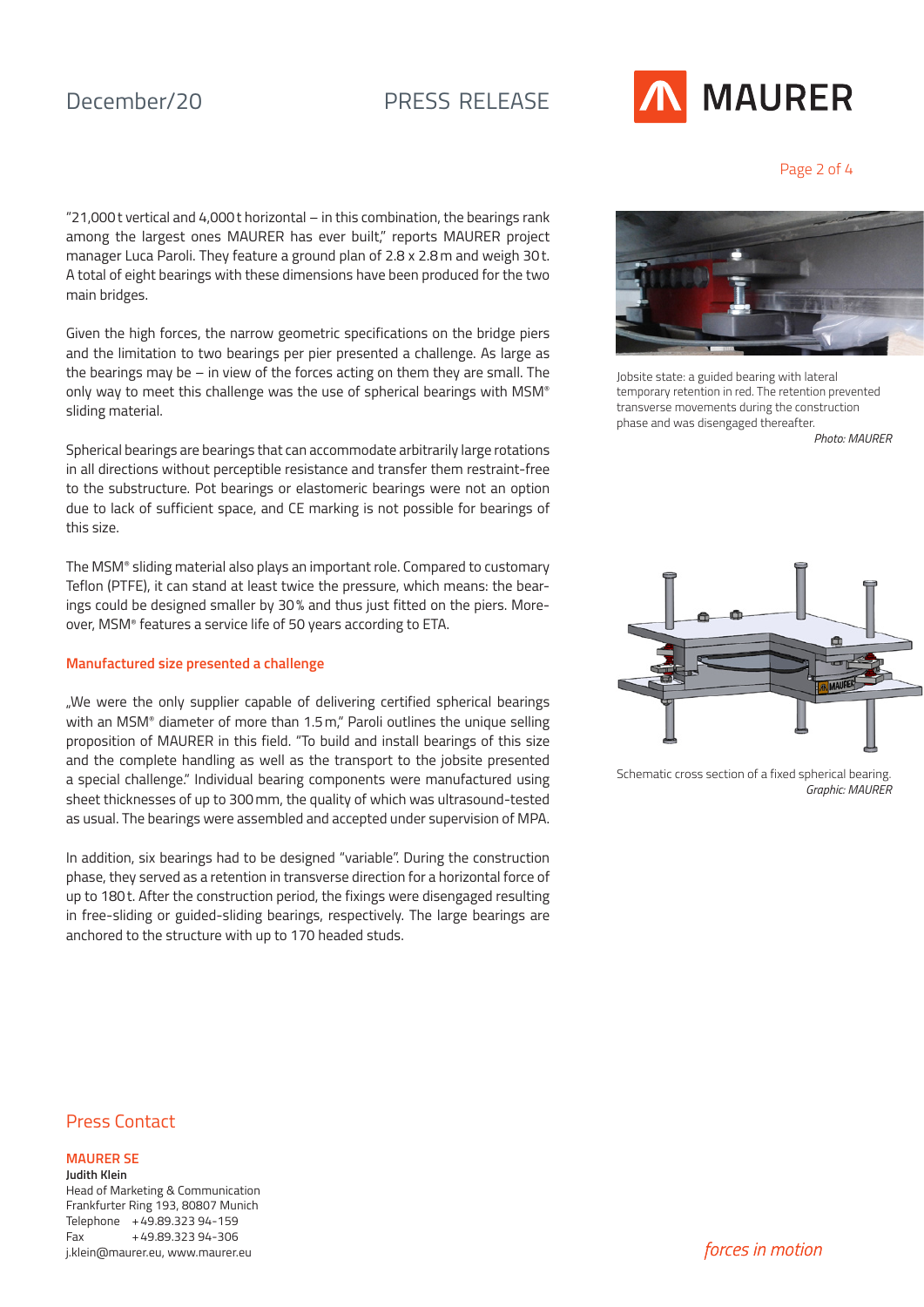



Page 3 of 4

The starting signal for the overall project was given in October 2016. The ambitious time frame requires the construction to be completed by the end of 2020. The time frame for the bearings was only seven months from conclusion of the contract to delivery, from fall 2018 to mid-2019. The installation took place in 2019/2020. Building owner is the D4R7 Construction s.r.o. Consortium, formed by Porr Bau GmbH (Austria) and Ferrovial Agroman (Spain). The D4R7 project Concessionaire – Zero Bypass Ltd., is a consortium consisting of international companies Cintra, Macquarie Capital and PORR AG. The consortium is responsible for the design, construction, financing and operation of the Southern part of the Bratislava Bypass.

Text: 5,413 characters

### Press Contact

### **MAURER SE**

**Judith Klein** Head of Marketing & Communication Frankfurter Ring 193, 80807 Munich Telephone +49.89.323 94-159 Fax +49.89.323 94-306 j.klein@maurer.eu, www.maurer.eu